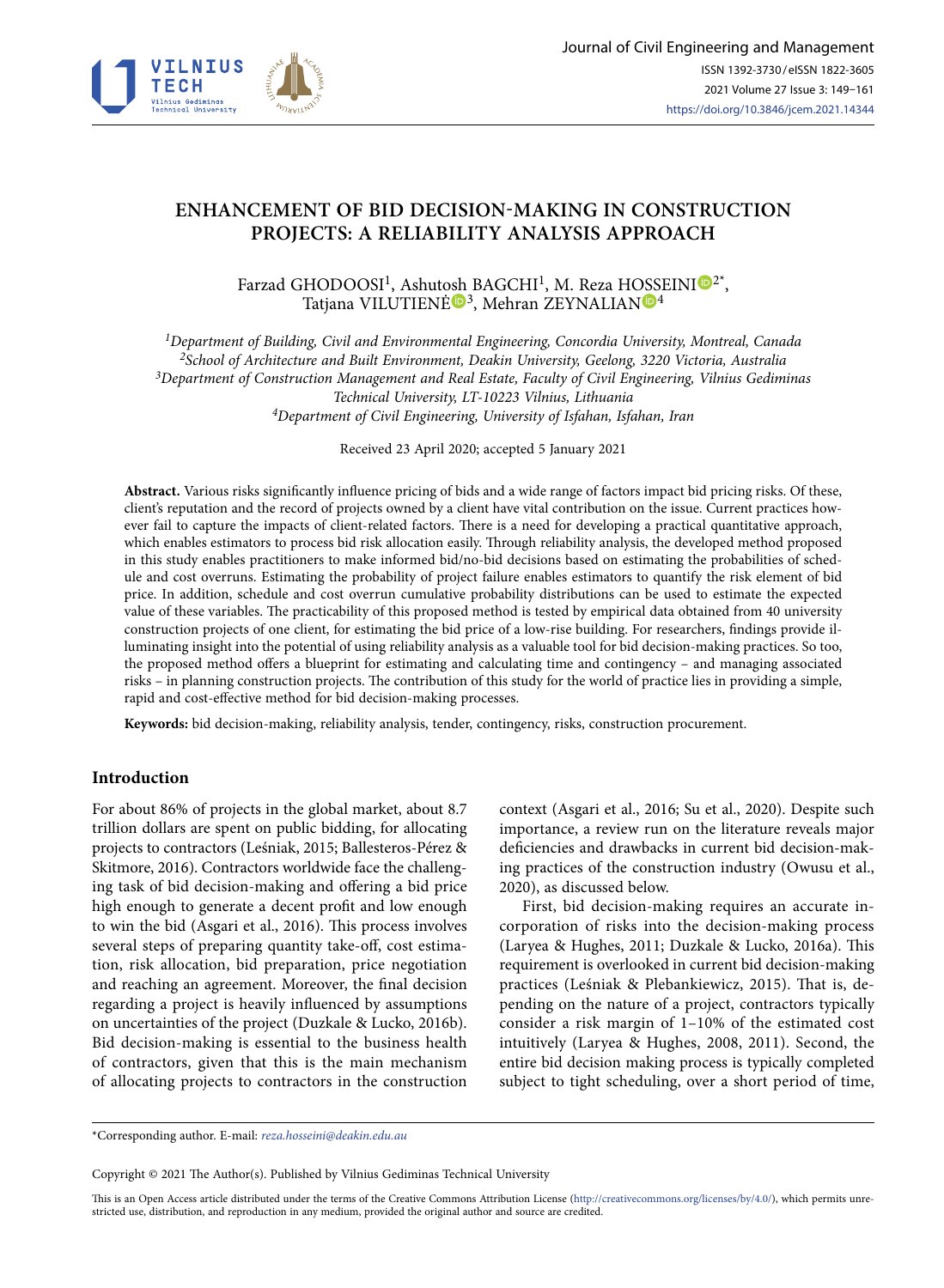when collecting necessary data is difficult and, on some occasions, impracticable (Ballesteros-Pérez et al., 2013). Consequently, relying on past experiences, intuition, gut feelings, guesses, and verbal instructions of Chief Executive Officers (CEOs) – as the main actors in bid decisionmaking – is common (Ye et al., 2014; Leśniak & Plebankiewicz, 2015; Hwang & Kim, 2016). Use of innovative analytical methods including artificial intelligence is time consuming, given their steep learning curve – sometimes impractical due to their complexity for ordinary practitioners of the construction industry (Laryea & Hughes, 2011; Ballesteros-Pérez et al., 2014). Common analytical models are too complicated for estimators and managers (Laryea & Hughes, 2011) and require massive data inputs and advanced mathematical apparatus. These problems make construction practitioners reluctant to apply them in their day-to-day operations (Laryea & Hughes, 2011; Ballesteros-Pérez et al., 2014). Modern methods like Building Information Modelling (BIM) that assist contractors in bid decision-making require specific skillsets, where costs might not be justified for contractors, particularly small businesses (Elghaish et al., 2020). Consequently, commonly used bid decision-making practices lack reliability and accuracy. These processes remain overly complex and based on intuition, subjective judgement and experience (Chileshe et al., 2020). This exposes contractors to a wide range of damaging consequences, including the possibility of driving contractors into bankruptcy (Sonmez & Sözgen, 2017; Yazdani et al., 2019).

Studies on bid decision making for the most part have focused on selecting the most important factors; conducting interviews with experts to explore relationships among influential factors; or designing bid decision making models using different techniques (Aznar et al., 2017). Few studies have attempted to develop workable, systematic methods for bid decision-making (Sonmez & Sözgen, 2017). Subsequently, there is need for a workable bid decision-making solution that overcomes the deficiencies discussed above, and enhances the accuracy of bid pricing (Ballesteros-Pérez & Skitmore, 2016; Sonmez & Sözgen, 2017). According to Li et al. (2020), bid decision-making requires complex maldistributed analysis, for which there exists no comprehensive simple analytical methods. And construction practitioners remain largely unaware and unsupportive of existing bid decision-making tools (Urquhart & Whyte, 2018). This is study is an attempt to fill the identified gap.

The primary objective here is to propose a systematic, objective and accurate bid decision-making analytical framework that incorporates risks and is also comprehensible and practical to be used by ordinary construction contractors, with no need for specific analytical tools and skillsets. Findings add value to the exiting body of knowledge on bid decision making. The study provides researchers with another analytical tool for decision-making procedures; an accurate systematic procedure founded on reliability analysis is also offered to the field for estimating and calculating contingency in construction projects.

So too, findings discussed here will be of direct appeal to a wide range of construction practitioners. Particularly, estimators, planners and managers will benefit from the findings in dealing with competitive public biddings.

# **1. Background**

# **1.1. Bid decision making process**

Bid decision making triggers significant implications for the current state and the future of construction companies (Leśniak & Plebankiewicz, 2015; Asgari et al., 2016). Construction companies typically survive and expand their business volume through successful bidding on available projects (Egemen & Mohamed, 2007; Chou et al., 2013). Due to its importance, since 1950, a rich body of literature is devoted to assess various features associated with contractors' bid decision-making practices (Chou et al., 2013). Bid decision-making process for contractors encompasses two overlapping stages of deciding whether to bid or not, and if yes then calculate the bidding price (Egemen & Mohamed, 2007; Awwad, 2016; Biruk et al., 2017). These two overlapping stages are interrelated with bidding price calculation as a highly influential factor in making bid/ no-bid decision; bidding price defines expected profits and a company's position in terms of competition (Chua & Li, 2000; Biruk et al., 2017). The bidding price makes it clear whether the contractor has the ability and resources to carry out such a project (Leśniak & Plebankiewicz, 2015). As argued by Biruk et al. (2017) bidding price is a determinant of project attractiveness, in linear correlation with contract desirability, thus manipulating bid/no-bid decisions. Therefore, improving biding price practices sits at the center of decisions about a bid (Awwad & Ammoury, 2019); bid pricing is the dimension of bid decision-making explored in this study, a description of which follows.

### **1.2. The bidding price**

A review run on the literature reveals that available studies for the most part focus on developing effective models to facilitate decision making in bidding, through different analytical methods and techniques (Leśniak & Plebankiewicz, 2015). Some researchers have highlighted the value of intuition and experience. As an example, Chua et al. (2001) and Hu et al. (2016) refer to case-based reasoning bidding, as a subbranch of artificial intelligence that solves new problems by matching against similar problems. A variety of other tools and techniques are suggested for handling bid decision making. These include statistical methods (Carr, 1982); neural networks (Wanous et al., 2003); multi-attribute decision making approaches (Cheng et al., 2011; Chou et al., 2013); data envelopment analysis (El-Mashaleh, 2010); linear programming (Biruk et al., 2017); artificial-intelligence-oriented techniques (Chao, 2007); probability graphs (Ballesteros-Pérez et al., 2013); and support vector machine (Sonmez & Sözgen, 2017) among others. Adopting these methods on the contractors' part is time consuming and sometimes even impractical due to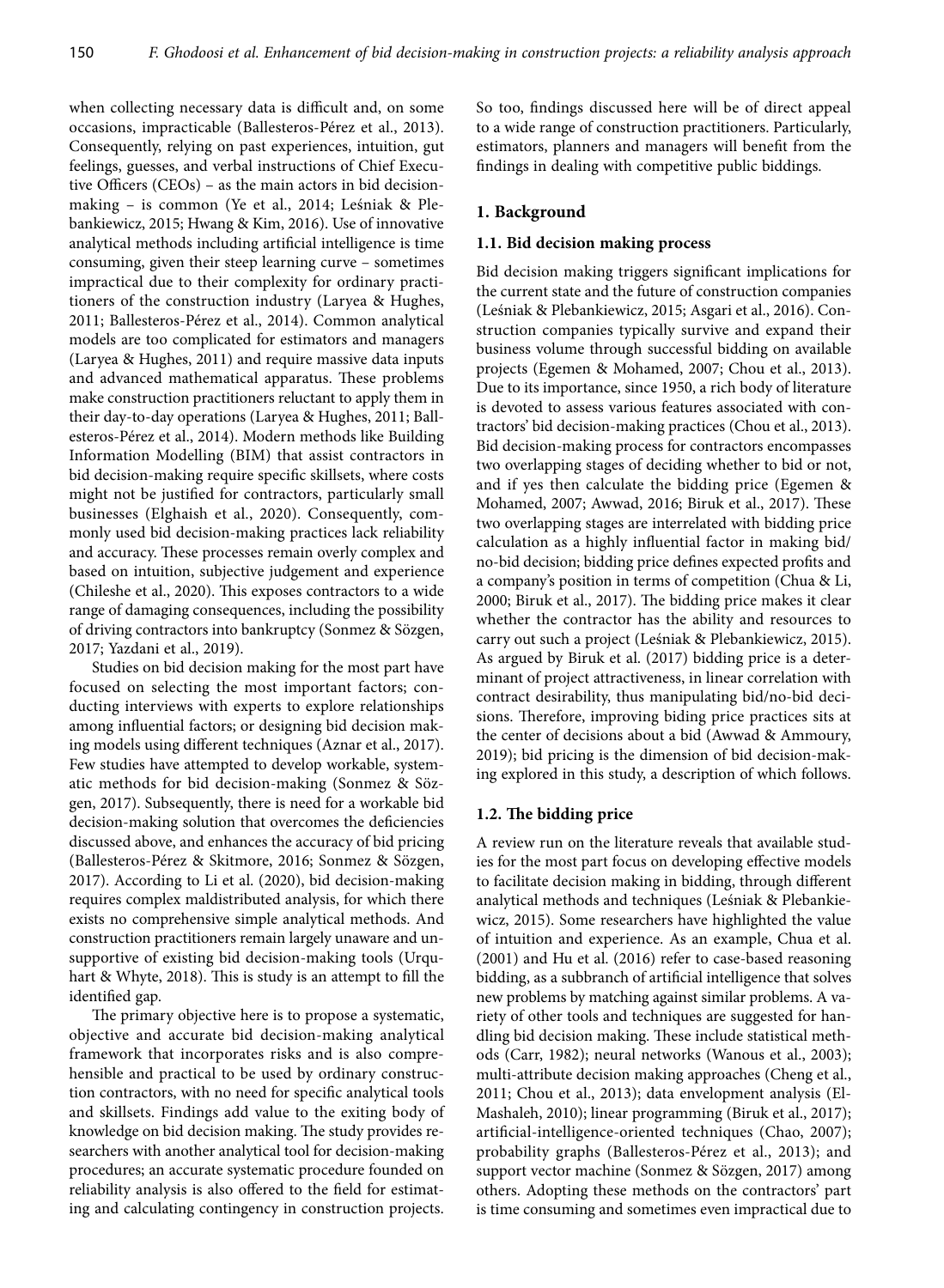their complexity for construction practitioners (Laryea & Hughes, 2011; Ballesteros-Pérez et al., 2014).

Recently, with the emergence of BIM in the construction industry, there is growing interest in calculating the cost of projects, using 5D BIM (Alsharqawi, 2016; Elghaish et al., 2020). That said, BIM implementation is fraught with many challenges including lack of skilled employees, steep learning curve and issues of set up cost and investment, particularly for smaller businesses, which make up a major part of the construction industry (Hosseini et al., 2016).

Calculating the bidding price for contractors typically is of two phases: estimating the actual project costs and adjudication, that is, applying market conditions (Laryea & Hughes, 2011). As defined by Kitchenham et al. (2003), bid price is obtained through Eqn (1):

Bid Price = Estimated Total Cost + Costs of Risks + Profit.

The estimated total cost of a project includes direct and indirect costs. Direct cost is derived from tender documents and drawings by calculating the quantities and the corresponding costs of required project resources (material, labor, machinery, etc.). Evidence indicates that cost estimations might be somewhat inaccurate due to the time pressure factor (Ye et al., 2014) accompanied with ambiguity and lack of details in tender documents (Laryea & Hughes, 2011).

The amount of profit depends on the return a contractor expects from the project, often factored in as a percentage of calculated costs. In case winning the tender is vital for the contractor, experts decide to reduce the profit level in order to increase the chance of success (Ling & Liu, 2005; Ye et al., 2014). Still more, when winning is critical to a contractor, profit might be adjusted, even by a negative factor (Ye et al., 2014). Consequently, contractors increase the chance to win the tender following by adopting mechanisms to recover potential losses (Kitchenham et al., 2003; Laryea & Hughes, 2011). This process is risky, full of uncertainties and requires close consideration of current market state of affairs, competitiveness level, information of opponents and financial circumstances of the company and the client; hence, a very complex and multidimensional decision-making process (Awwad, 2016). These parameters make the importance of accurate incorporation of risks and uncertainties in bidding pricing processes outstanding (Ye et al., 2014; Shokri-Ghasabeh & Chileshe, 2016); thus, justifying the application of reliability analysis approach, as discussed next.

#### **1.3. Reliability analysis**

Stochastic analysis-based methods are widely challenged in view of the limited knowledge on the high-consequence real-life problems context, where available information cannot provide a strong basis for probability assignment (Aven & Zio, 2011; Johansson et al., 2013). To encounter this issue, reliability analysis has emerged to provide information in decision-making processes in practice, where a certain amount of known and unknown risks are involved (Singh et al., 2007). As defined by Zio (2009, p. 126) "the objective of reliability analysis is to quantify the probability of failure of the system and its protective barriers." Reliability analysis, as a practical decision-making technique, reflects on the state of knowledge for the treatment of uncertainties in risk assessments (Aven & Zio, 2011). This method has become one of the most common methods in quantifying risks and an effective tool to provide an image of a complex system's likely behavior affected by a wide range of factors and uncertainties (Tung et al., 2006; Johansson et al., 2013). The reliability analysis method is based on the limit state function defined through Eqn (2):

$$
g = R - Q,\tag{2}
$$

where *Q* is the statistical variable representing external forces or demands and *R* is the resistance (capacity, or supply). In this method the safety margin of the system is described by the reliability index  $\beta$ , as defined in Eqns (3) and (4):

$$
\beta = -\Phi^{-1}(P_F); \tag{3}
$$

$$
P_F = P(g < 0),\tag{4}
$$

where,  $P_F$  is the probability of system failure and  $\Phi^{-1}$  is the cumulative standard normal distribution function inverse; thus, the probability of failure is presented as Eqn (5):

$$
P_F = \Phi(-\beta). \tag{5}
$$

### **2. Research methods**

(1)

Reliability is defined as the probability of no failure where failure is associated with intended objectives of a decisionmaking process (Singh et al., 2007). For contractors, a project is failed when it faces cost or schedule overruns, hence a failure in meeting the desired objectives of the contractor and the owner/client (Russell & Jaselskis, 1992). With reference to Eqn (2), *Q* is the cost or time where a project is actually accomplished and *R* represents the agreed cost or time mentioned in the contract or bid. This perspective provides estimators and managers with a new approach to manage bid decision-making based on estimating the probabilities of schedule and cost overruns with respect to the records of the accomplished projects (Galway, 2004). Bidding price is significantly affected by owner's reputable record of past projects (Ye et al., 2014; Shokri-Ghasabeh & Chileshe, 2016). Such a record reflects the financial condition of the owner, likelihood of obtaining a guarantee of payment, and the level of the bid bond; these are all effective in calculating costs (Laryea & Hughes, 2008). Irregular payments, frequent change orders and delayed decision-making by owners end up in lower performance and higher costs in carrying out projects (Ghoddousi & Hosseini, 2012). In this study, owner's records are conceptualized in a probabilistic form of project cost and/or schedule failure (overrun) obtained from past projects, to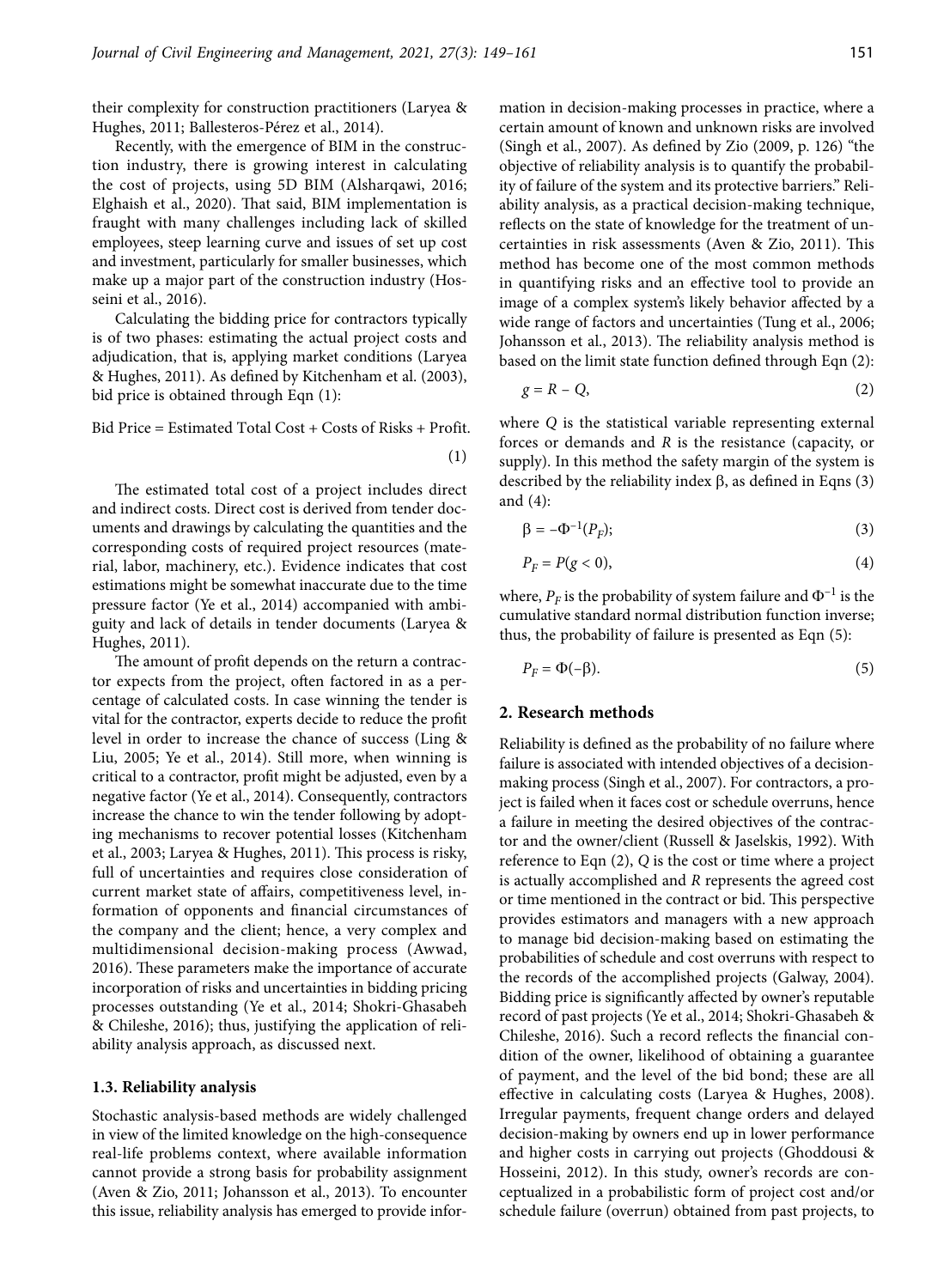facilitate contractors in quantifying the level of the risk associated with the factors above. The probabilities of cost and schedule overruns can be estimated through the bestfit probability distribution functions (PDF) for actual and estimated cost and time for project completion.

#### **2.1. Technique selection**

Within the context of reliability analysis, the probability of failure is shown shaded in Figure 1. With reference to Eqn (2), where, *Q* and *R* are normally distributed, the reliability index  $\beta$  is estimated through Eqn (6), where the symbol  $\mu$  is the mean and  $\sigma$  is the corresponding standard deviation of normal variables. In some practical cases *Q* and/or *R* deviate from a normal distribution. In such cases, the Rackwitz-Fiessler iterative technique can be applied in estimating  $\beta$  (Nowak & Collins, 2000; Ghodoosi et al., 2015, 2016). The Rackwitz-Fiessler iterative method is adopted to estimate the reliability index and the corresponding probability of project failure in this study.

$$
\beta = \frac{\mu_R - \mu_Q}{\sqrt{\sigma_R^2 + \sigma_Q^2}}.\tag{6}
$$

The Rackwits-Fiessler iterative technique is based on normal approximation of non-normal distributions (equivalent normal distribution) for system resistance *R* and load *Q* at the most probable failure point. Tung et al. (2006) presented a table that contains normal transformation of non-normal distributions often applied in reliability analysis. The equivalent normal variables of lognormal and exponential distributions needed in this study are illustrated in Appendix 1. The procedure for normal approximation of three-parameter lognormal distribution does not exist in the literature, hence, the corresponding equivalent normal mean and standard deviation values here are estimated according to the process described in Appendix 2.

The most probable failure point  $(X^*)$  is defined as the point of maximum failure probability on the limit state function (i.e.  $g = R - Q = 0$ ,  $X^*$  is located on the failure boundary). Since *X*\* is not always defined as an a priori, an iteration technique can be adopted to estimate the reliability index. In cases where *Q* and/or *R* are not normally distributed, the reliability index is estimated by replacing the equivalent normal mean,  $\mu^e$ , and standard deviation, s*e* , values in Eqn (6) at the most probable failure point  $(X^*)$ , which yields Eqn (7). Next, the new  $Q^*$  and/or  $R^*$  are calculated through Eqns (8) and (9). The iteration process

continues until those parameters do not deviate significantly from the last iteration. The reliability index  $\beta$  is estimated through Eqn (7) for the last iteration. The process of estimating reliability index is expressed in Figure 2 in the form of a flow chart.

$$
\beta = \frac{\mu_R^e - \mu_Q^e}{\sqrt{\sigma_R^e + \sigma_Q^e}^2};\tag{7}
$$

$$
R^* = \mu_R^e - \frac{\sigma_R^e^2 \cdot \beta}{\sqrt{\sigma_R^e^2 + \sigma_Q^e^2}};
$$
 (8)

$$
Q^* = \mu_Q^e + \frac{\sigma_Q^{e\,2} \cdot \beta}{\sqrt{\sigma_R^{e\,2} + \sigma_Q^{e\,2}}}.
$$
\n(9)

After the reliability index is calculated, the probability of cost and/or time failure for a new project owned by the client is estimated as  $P_F = \Phi(-\beta)$ , as defined in Eqn (5). Contractor is usually responsible for the majority of risks involved in construction like quality problems, losses and delays due to improper means and methods of construction, poor productivity, labor strikes, construction plan changes and poor site safety (Smith & Bohn, 1999). Owner's reputation in the form of project failure probability obtained from past projects assists construction managers in deciding whether to take such big responsibility and bid for a new project, avoid bidding by a no-bid decision, or adjust their bid pricing accordingly.

#### **2.2. Data acquisition**

In this study, data are obtained from the documented records of several completed projects. The dataset covers the actual/contract schedule and cost for 40 projects with the University of Isfahan (Iran) as the client, delivering projects with 30 different contactors. Having a pool of 30 different contractors was deemed an acceptable approach to minimize the impact of contractor-related factors and capturing distinctive characteristics of contractors in the sample. Contractors are selected from a bigger statistical population where contractor selection processes and contract types are almost identical. All contracts were subject to open competitive tendering. In addition, project size, original contract cost and contract period for all 40 selected projects are in similar ranges, that is, applicable in small to medium contracts. The data on cost, time of completion, contract price and schedule of constructed projects are obtained from University of Isfahan Facilities Planning Office.



Figure 1. PDFs of *Q* and *R* and the probability of failure (adapted from Nowak & Collins, 2000)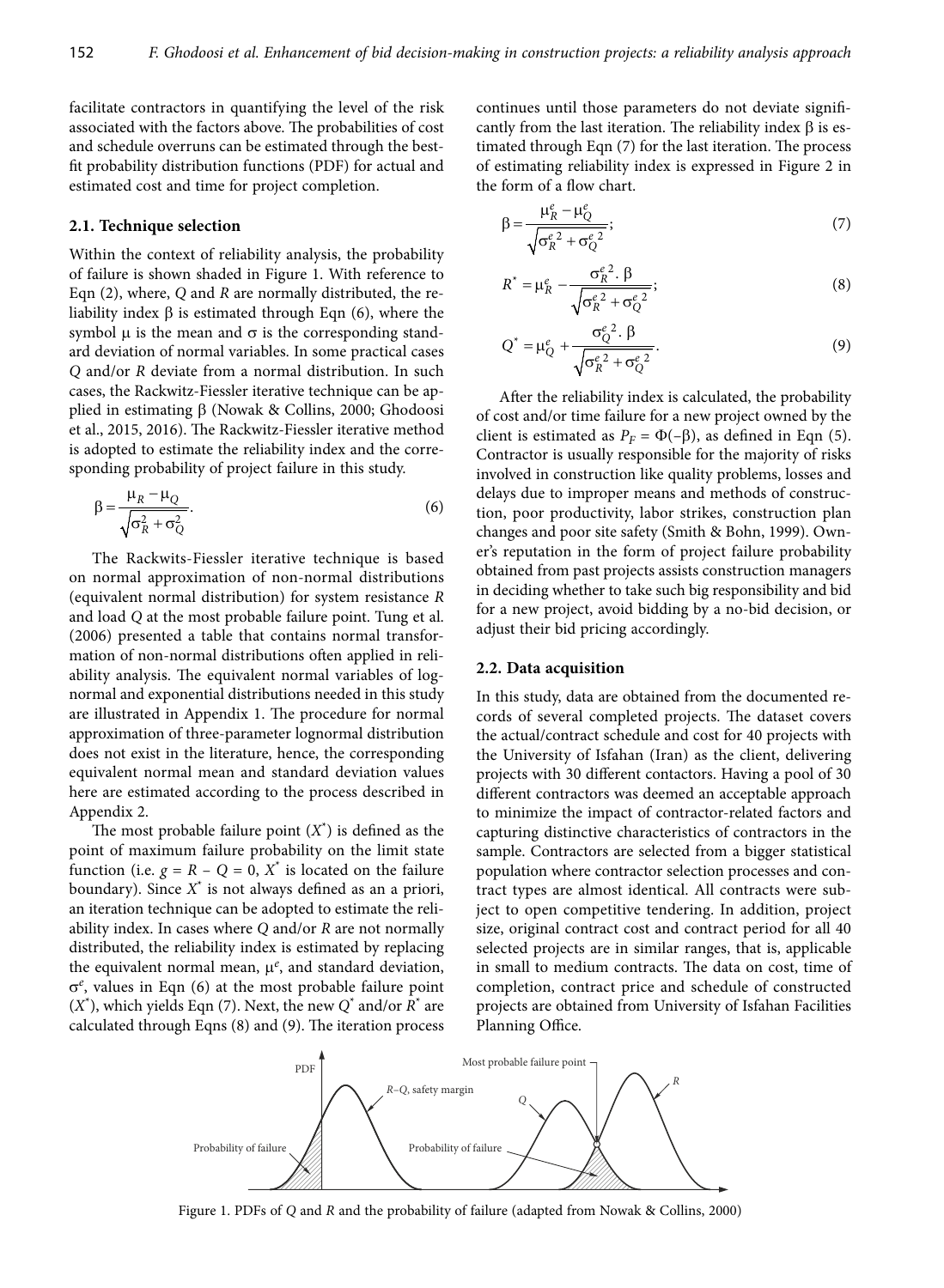

Figure 2. The iterative technique to calculate reliability index  $\beta$  based on normal approximation of non-normal distributions

Founding the analysis and findings on such a dataset is considered as a justified approach, because where a small sample of projects is applied as a representative of the whole population, one can develop a reasonable theoretical and practical conclusion, provided that the sample approximates a much bigger population (Love et al., 2013). Moreover, there exist serious barriers in accessing such case studies and datasets. As Galway (2004) states, these barriers are typically concerned with 'classification, proprietary practices, and sensitivity to retrospective critical review of project management decisions', making commercial companies reluctant to support such research attempts.

#### **2.3. Process description**

Upon collecting the data, the best-fit probability distribution is estimated for each set of cost and schedule data, Figure 3. The Oracle Crystal Ball 11.1.1 as described by Ghodoosi et al. (2015, 2016) is applied to determine the best-fit cost and schedule distributions. Next, the iterative Rackwits-Fiessler reliability analysis is run on the actual and contract probability distributions and the reliability index is estimated accordingly. The probability of cost and/or schedule failure for a new project owned by the client is estimated through Eqn (5):  $P_F = \Phi(-\beta)$ .

With respect to contractor's responsibilities regarding the majority of construction risks, company's financial and logistic situation and owner's record in the form of probability of project failure  $(P_F)$  are determinants of the way ahead. A contractor may decide to avoid bidding (no-bid decision), try to negotiate with the owner or adjust the bid pricing accordingly. This newly proposed process is straightforward, easy and rapid as compared to the existing analytical approaches available in the related literature.

#### **3. From data to findings**

The cost of risk is modeled as the probability of failure (cost or schedule overrun) multiplied by the impact thereof. Cost overrun is defined as the difference between a project's contract (bid) price and the actual construction cost. Based on this developed model and the records of previous projects owned by the client, contractor is able to quantify owner's reputation. A contractor may consider several scenarios. Frist, in the case of high rate of cost overrun, a contractor may avoid bidding for a new project with such client. Second, to be in the safe side, a contractor may bid for a new project based on the expected value of cost overrun; if the proposed bid is not won the contractor would have a rational justification. Finally, contractor realizes the high risk of working with such client and tries to apply negotiation techniques and construction technology modifications to minimize the costs as much as possible. In the case where the client is found to be reputable with a low probability of cost overrun, contractors are more flexible to lower the risk element of markup with more confident.

Alternatively, cumulative probability distribution could be applied in estimating the expected value of cost overrun within the introduced ranges. The expected value is calculated as the probability of cost overrun within a specific range multiplied by the maximum cost overrun corresponding to that range. Typical probability distribution function (PDF) and the corresponding cumulative distribution function (CDF) for cost overrun are illustrated in Figures 4 and 5, respectively.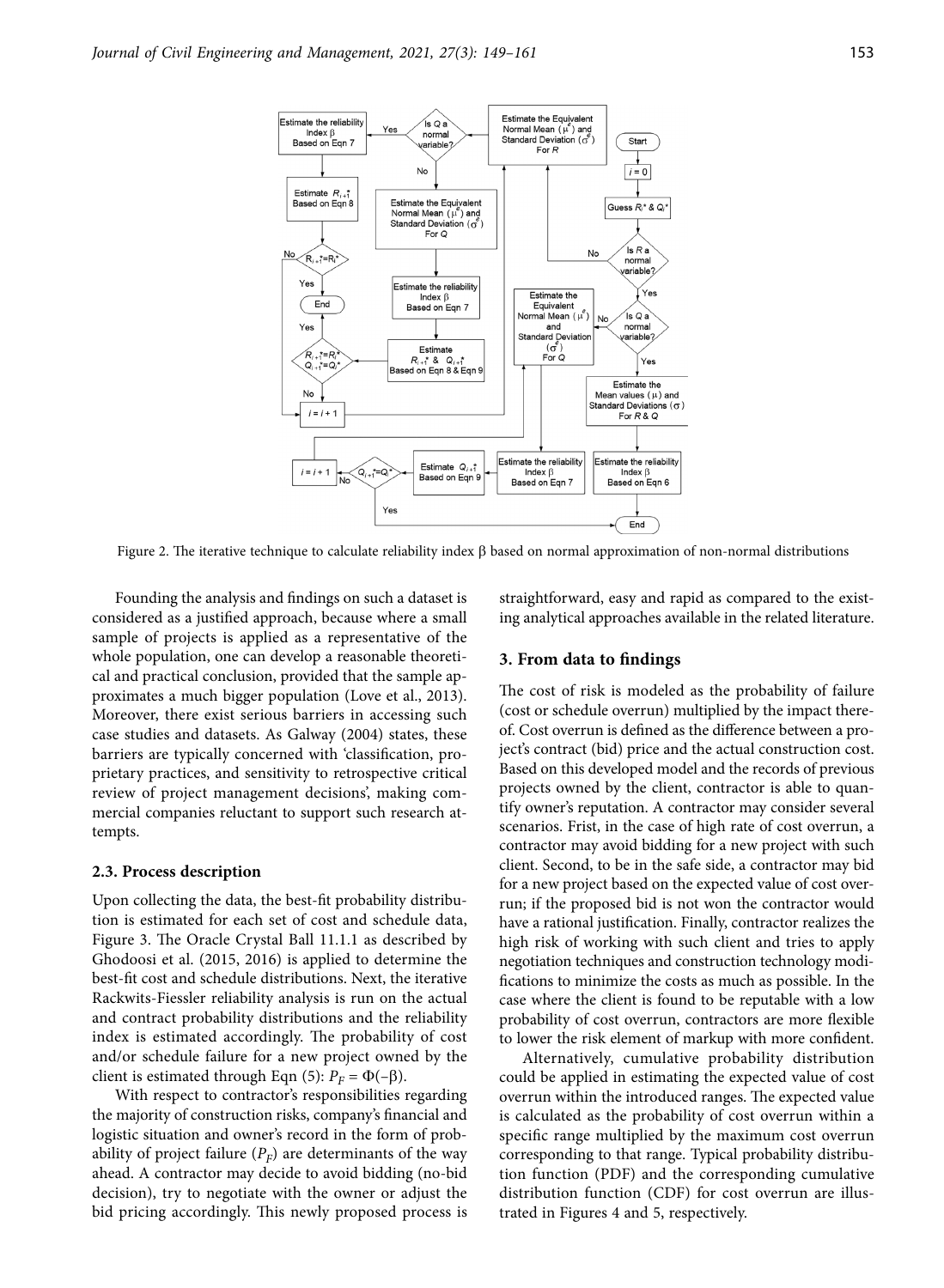

Figure 3. Bid/no-bid decision making based on reliability analysis



Figure 4. PDF for cost overruns



Figure 5. CDF for cost overruns

By subtracting the actual cost from the contract cost for the past projects owned by the client, a set of cost overrun data is acquired. The best fit continues PDF to the cost overrun,  $f_x(x)$ , is estimated through Oracle Crystal Ball 11.1.1. Next, the corresponding CDF of the cost overrun,  $F<sub>x</sub>(x)$ , is yield through Eqn (10). The probability of cost overrun in  $0 < x < a$  range is estimated based on Eqn (11). Finally, the risk or expected value of cost overrun in that range is expressed through Eqn (12). The risk of schedule overrun is estimated in a similar manner.

$$
F_x(x) = \int_{-\infty}^x f_x(x); \tag{10}
$$

$$
\int_{0}^{a} f_{x}(x) = F_{x}(a) - F_{x}(0); \tag{11}
$$

Risk of cost overrun = 
$$
\{F_x(a) - F_x(0)\} \times a
$$
. (12)

# **4. Case study**

The best fit distributions to the actual and contract cost and schedule for 40 case-study projects executed by 30 different contractors are estimated trough Oracle Crystal Ball 11.1.1 (see Figure 6). As discussed, normal approximation of non-normal cost and schedule distributions are estimated according to Appendix 1. The reliability indices and the corresponding probabilities of cost and schedule failures (overruns) are calculated according to Table 1.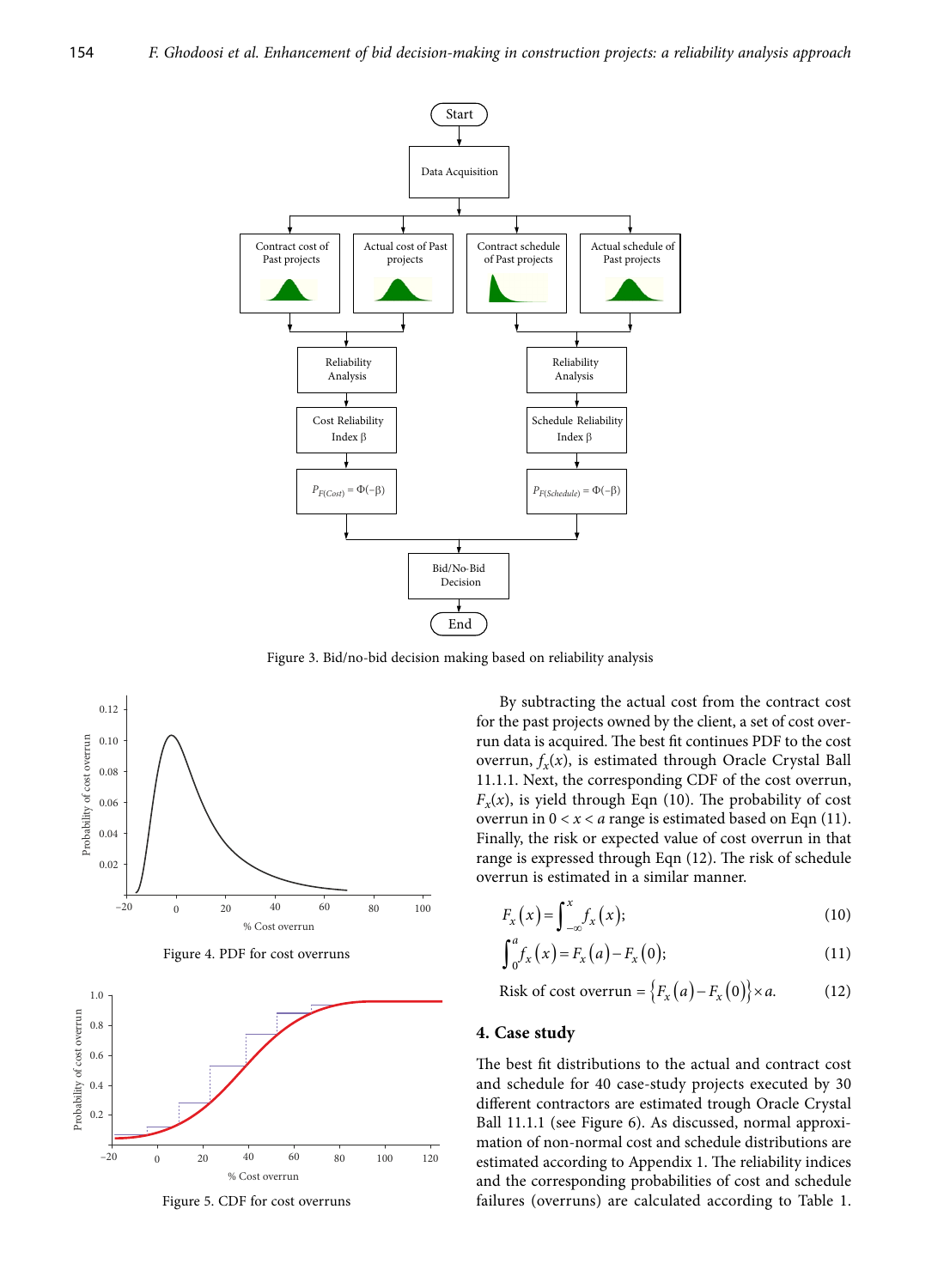| Failure<br>type         | Reliability<br>index $\beta$ | Probability of failure<br>$P_E = \Phi(-\beta)$ |
|-------------------------|------------------------------|------------------------------------------------|
| Project cost            | 0.026                        | 0.49                                           |
| Project completion time | 0.38                         | 0.35                                           |

Table 1. Reliability indices and probabilities of schedule and cost overrun for 40 case-study projects

The obtained results indicate that the probabilities of cost and schedule overrun for projects are 49% and 35%, respectively. This information assigns a value to the record of client/owner in terms of financial ability, payment record, decision-making capabilities, number of change orders and contract administration competency.

Managers should decide if they opt to bid for a project based on this newly proposed quantified owner's reputation and such a high rate of cost overrun. It is important to note that many parameters may influence schedule or cost overrun; however, by considering many projects of matching size, contract type, client sector and contractor selection process, client's performance and reputation becomes essential. In case the contractor decides to bid for a new project, to be in the safe side, contractor may add up to 49% to the estimated total cost and may bid for a new project; if the proposed bid is not won the contractor would have a rational justification. As mentioned, contractor may also realize the high risk of working with such client and try to apply negotiation techniques and construction technology modifications to minimize costs, as much as possible.

Alternatively, cost of risk can be estimated within ranges. The cost and schedule overruns PDF and CDF for

the set of 40 selected projects for which schedule and cost distributions as illustrated in Figure 6 are shown in Figure 7. Oracle Crystal Ball 11.1.1 has been used here to find the best-fit distributions to contract and actual cost for the sample of 40 projects. Figures 6a and 6b demonstrate the best fit distributions to contract costs and actual costs for the sample of 40 university projects, respectively. And Figures 6c and 6d show the best fit distributions to contract duration and the actual time between the commencement and termination of the same sample of projects.

The cost or schedule overrun data are acquired by subtracting the actual cost or time of project completion from those of the contract for all projects in the population. Next, the best-fit distributions are achieved using the already mentioned process. Figures 7a and 7b respectively demonstrate the best fit PDF and CDF to cost overrun for the 40 projects, as discussed; whereas, Figures 7c and 7d show the best fit PDF and CDF to schedule overrun or delay for the same sample of projects. Both Figures 6 and 7 are the results of Oracle Crystal Ball 11.1.1 distribution fitting. The cost of risk is estimated through Eqn (12) for different ranges of cost overrun.

#### **5. Model implementation**

The method developed in this study is implemented to estimate the bid price for a low-rise two-story building. Here, it is assumed that this  $384 \text{ m}^2$  building is to serve as a dormitory on the university premises, with the same owner/client associated with all previous 40 projects (source of data). The main structural system is masonry wall supported by a foundation system including strip



Figure 6. The best fit probability distributions for actual and contract cost and time: a – Best fit distribution for contract cost, lognormal with  $\mu$  = 8507.17,  $\sigma$  = 2496 and  $\gamma$  = 325.99; b – Best fit distribution for actual cost, lognormal with  $\mu = 8972.48$ ,  $\sigma = 2173$  and  $\gamma = 325.02$ ; c – Best fit distribution for contract completion time, exponential with  $\lambda = 0.17$ ; d – Best fit distribution for actual completion time, exponential with  $\lambda = 0.09$ 

*Note:* IRR – Iranian Rial;  $\mu$  – mean;  $\sigma$  – standard deviation;  $\gamma$  – location;  $\lambda$  – rate, US\$/IRR was close to 32400 in 2016.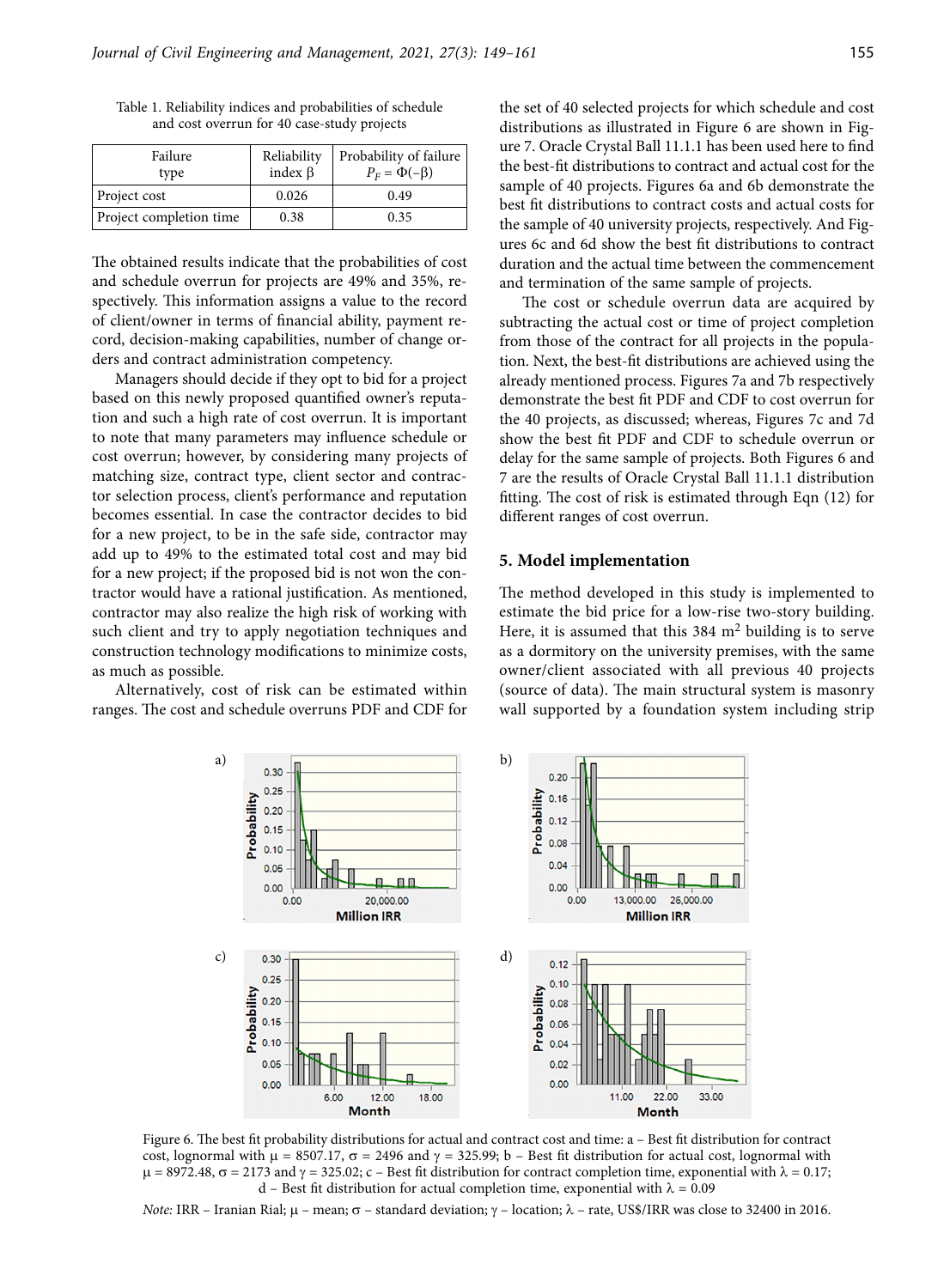

Figure 7. The best fit PDF and CDF for cost and schedule overrun: a – Best fit PDF for cost overrun, lognormal with  $\mu$  = 21.99,  $\sigma$  = 34.97 and  $\gamma$  = 17.33; b – CDF for cost overrun; c – Best fit PDF for schedule overrun, lognormal with  $\mu$  = 166.29,  $\sigma$  = 217.5 and  $\gamma$  = 104.9; d – CDF for schedule overrun *Note:*  $\mu$  – mean;  $\sigma$  – standard deviation;  $\gamma$  – location.

reinforced concrete anchors. Floor system is reinforced concrete joist and filler block and the facade is made of facing bricks. The total development cost including construction of the structural system, finishing, facade, roofing, internal cladding, utilities and thermal insulation

plus the indirect costs is estimated to be  $$285/m<sup>2</sup>$ , in total \$109,440, within 18 months construction time (Zeynalian et al., 2012). As discussed, probabilities of cost and time overrun

for the projects owned by the client are 49% and 35% respectively, Table 1. Provided that if a contractor decides to accept such level of client/owner's failure rate and bid for the project, the cost of risk is calculated based on the contractor's risk aversion and market competition. The cost of taking such a risk can be estimated as the 49% of estimated total cost. Alternatively, where the contractor aims to increase the chance of winning the bid, the cost of risk or expected value of cost overrun for different ranges could be estimated through Eqn (12), Table 2. Contractor decides the level of acceptable risk for the company and directly calculates the cost of such risk through the cost overrun cumulative distribution, Figure 7b. The risk of schedule overrun is estimated in a similar manner by using Eqn (12), meanwhile, the multiplier in this formula will be contract time. We added this sentence here for referring to Table 3.

The bid price is estimated in accordance with Eqn (1). As discussed, the amount of profit depends on the return a contractor expects on the project. To illustrate this, assume that based on market competition, the contractor decides to accept the risk of 20% cost overrun and expects

Table 2. Risk of cost overrun for the case study (Estimated cost: \$109,440)

| Probability of<br>cost overrun<br>$(0-a)$ % | $\{F_x(a) - F_x(0)\}\$ | Risk of cost overrun $=$<br>$\left\{F_x(a)-F_x(0)\right\} \times a/100 \times$<br>Estimated total cost |  |
|---------------------------------------------|------------------------|--------------------------------------------------------------------------------------------------------|--|
| $0 - 5$                                     | 0.09                   | \$480                                                                                                  |  |
| $0 - 10$                                    | 0.17                   | \$1918                                                                                                 |  |
| $0 - 15$                                    | 0.26                   | \$4223                                                                                                 |  |
| $0 - 20$                                    | 0.33                   | \$7251                                                                                                 |  |
| $0 - 25$                                    | 0.39                   | \$10859                                                                                                |  |
| $0 - 30$                                    | 0.45                   | \$14918                                                                                                |  |

Table 3. Risk of time overrun for the case study (Contract completion time: 18 months)

| Probability of<br>time overrun<br>$(0-a)$ % | ${F_x(a) - F_x(0)}$ | Risk of schedule overrun $=$<br>$\left\{F_x(a)-F_x(0)\right\} \times a/100 \times$<br>Contract time |  |
|---------------------------------------------|---------------------|-----------------------------------------------------------------------------------------------------|--|
| $0 - 10$                                    | 0.02                | $0.04$ month                                                                                        |  |
| $0 - 20$                                    | 0.05                | $0.17$ month                                                                                        |  |
| $0 - 30$                                    | 0.07                | $0.39$ month                                                                                        |  |
| $0 - 40$                                    | 0.1                 | $0.71$ month                                                                                        |  |
| $0 - 50$                                    | 0.12                | $1.12$ month                                                                                        |  |

5% profit on the project, then the bid price based on the projects' record owned by the client and for the case-study project would be:

Bid price =  $$109,440 + $7,251 + 0.05 \times $109,440 =$ \$122,163.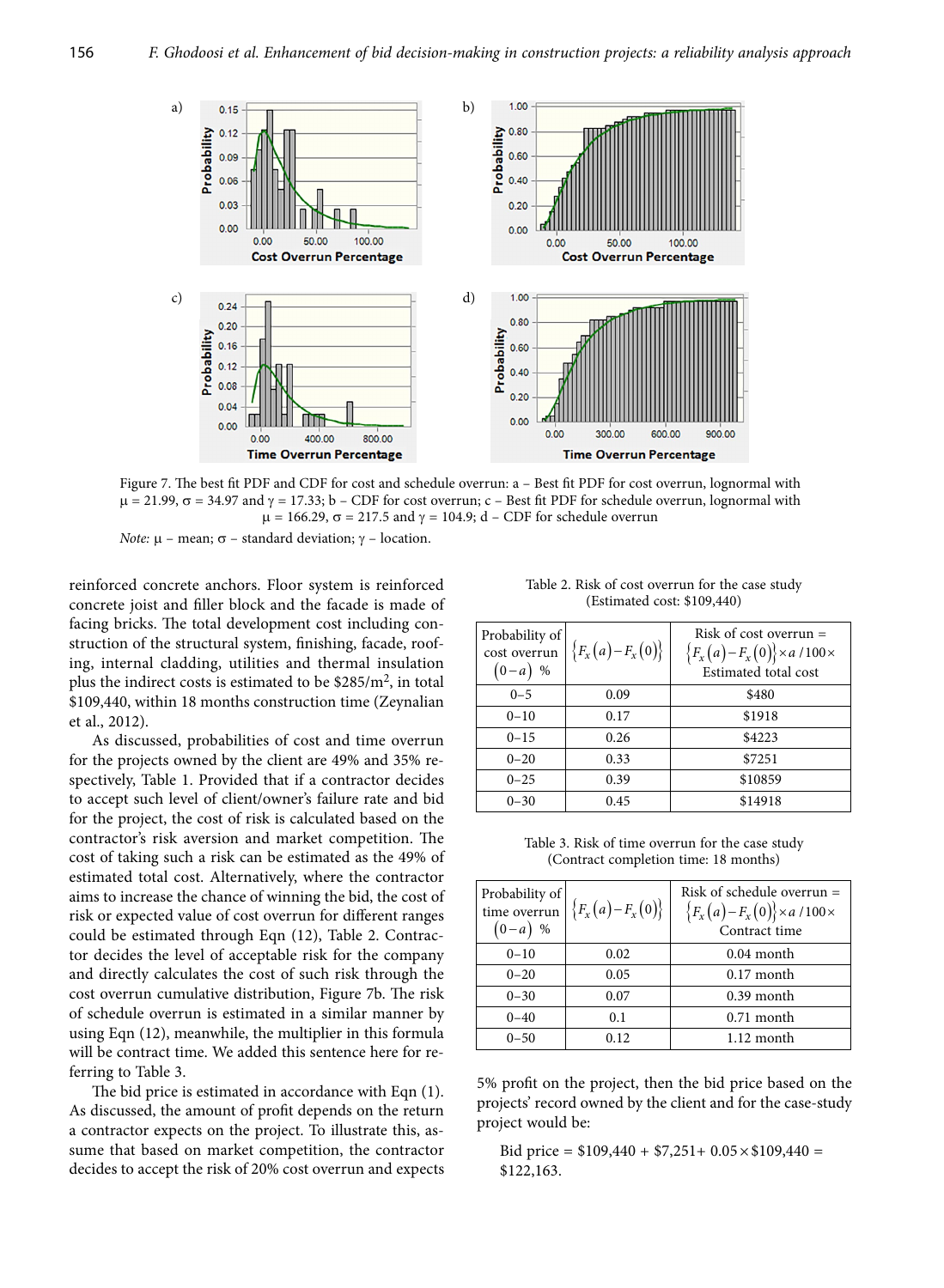#### **6. Practical implications**

As discussed in brief, the process and approach proposed here will be of direct appeal to construction companies and estimators involved in bid decision-making. That is, when bidding for a new project, a contractor should consider its financial situation, current workload of the company, market situation and managers' risk aversion. Accordingly, many factors affect the decision-making process, leaving decision makers with a multifaceted complicated matter of concern (Awwad, 2016). The methodology proposed here simplifies the problem for contractors. That is, client/owner record is treated as a reflector of what happened in the past projects to quantify the risks associated in working with this client/owner. This gives decision makers a simple criterion for decision making in bid/nobid decision-making, Figure 3. Through a simple calculation, construction companies can avoid losing money on complicated bid/no-bid decision making procedures, a problem that currently affects contractors in the construction industry (Vilutienė & Zavadskas, 2003; Hwang & Kim, 2016).

This study provides a background for addressing the problems of "overcomplicated existing solutions", "lack of data" and "tight scheduling" for bid pricing, as pointed out by Ballesteros-Pérez et al. (2014). According to the proposals of this study, based on the data acquired from the past projects and running reliability analysis, the probabilities of cost and schedule overruns are calculated simply as quantitative values. This gives practitioners an insight as to the potential of failure and informs subsequent steps in the bid decision-making process.

When a contractor is confident that the lowest possible price is proposed, if the proposed bid is not won the contractor would have a rational justification. Besides, the outcome directs contractors towards implementing the best options available to encounter the potential failure rate.

### **Conclusions**

This study stands out among other research studies of its kind in view of addressing two major issues: first, existing analytical models are found to be too data-driven, time consuming and complicated for estimators and managers; second, existing models do not address the actual risk allocation process applied by contractors during the tender preparation. These facts indicate that the main benefit of applying this developed method in bid decision-making process is its being easy, rapid and applicable by practitioners who are trained with the basics of probability and statistics. The developed risk analysis model is dynamic by nature, that is, it can be applied to any type of project where different levels of risk and probability of failure are involved. Moreover, this newly proposed method is flexible in terms of project size, original contract cost and the contract period.

In theoretical sense, this developed method offers a new procedure for allocating schedule and cost overrun risks to bid decision-making process, where reliability analysis and theory of probability and statistics are applied. This innovative combination would assist managers in bid/no-bid decision and estimating a reasonable competitive bid price where client's record and financial ability, record of projects owned by the client, format of the contract and tender documents, payment regularity, scope of work, competition and contractors' technical capability are of concern. From another vantage point, findings of the study provide a springboard for calculating and estimating contingency in construction projects. That is, the concept of reliability analysis is borrowed from another field, to be used in the construction context in terms of enabling calculating time and costs contingencies for construction activities. The case discussed here provides a practical model, to be taken as a blueprint for estimating contingencies.

Despite the contributions of this study, several limitations are to be acknowledged. Cost overruns or schedule delays on previous projects can be stemmed from contractors' or subcontractors' actions, which logically should be considered alongside owner's reputation in bid decisionmaking. In this study, however, owner's records are conceptualized in a probabilistic form of project cost and/ or schedule failure (overrun), obtained from a set of 40 projects executed by 30 different contractors. Given the diversity of contractors, application of owner's reputation as the main factor for quantifying the level of the risk is justified. That said, this is still a limitation of the study that remains to be addressed in future studies on the topic. Consideration of other factors that affect bid decisions, including uncertainty of bidding documents, or experience and management skills of contractors can be combined with owners' reputation to enhance the proposed method, as a fertile ground for further research into the topic.

Here, the failure risks of bid cost and schedule are analyzed in an independent manner, however, cost and schedule overruns are correlated, representing another limitation of the present study. Consequently, there is need for a more comprehensive model where any correlation between cost and schedule overruns would be of major concern. Besides, applicability of this method is affected by the lack of access to clients/owners' records in more detail. The reasons might be issues of classification, proprietary practices, and sensitivity to retrospective critical review of project management decisions. More quantitative studies are required in this area to convince the industry of the necessity and usefulness of such risk evaluation techniques.

The proposed model can be considered as a starting point that can be coupled with other probabilistic models to come up with a more comprehensive bid decision support tool, as another area for future research. which consider historical bidding experience or patterns of competi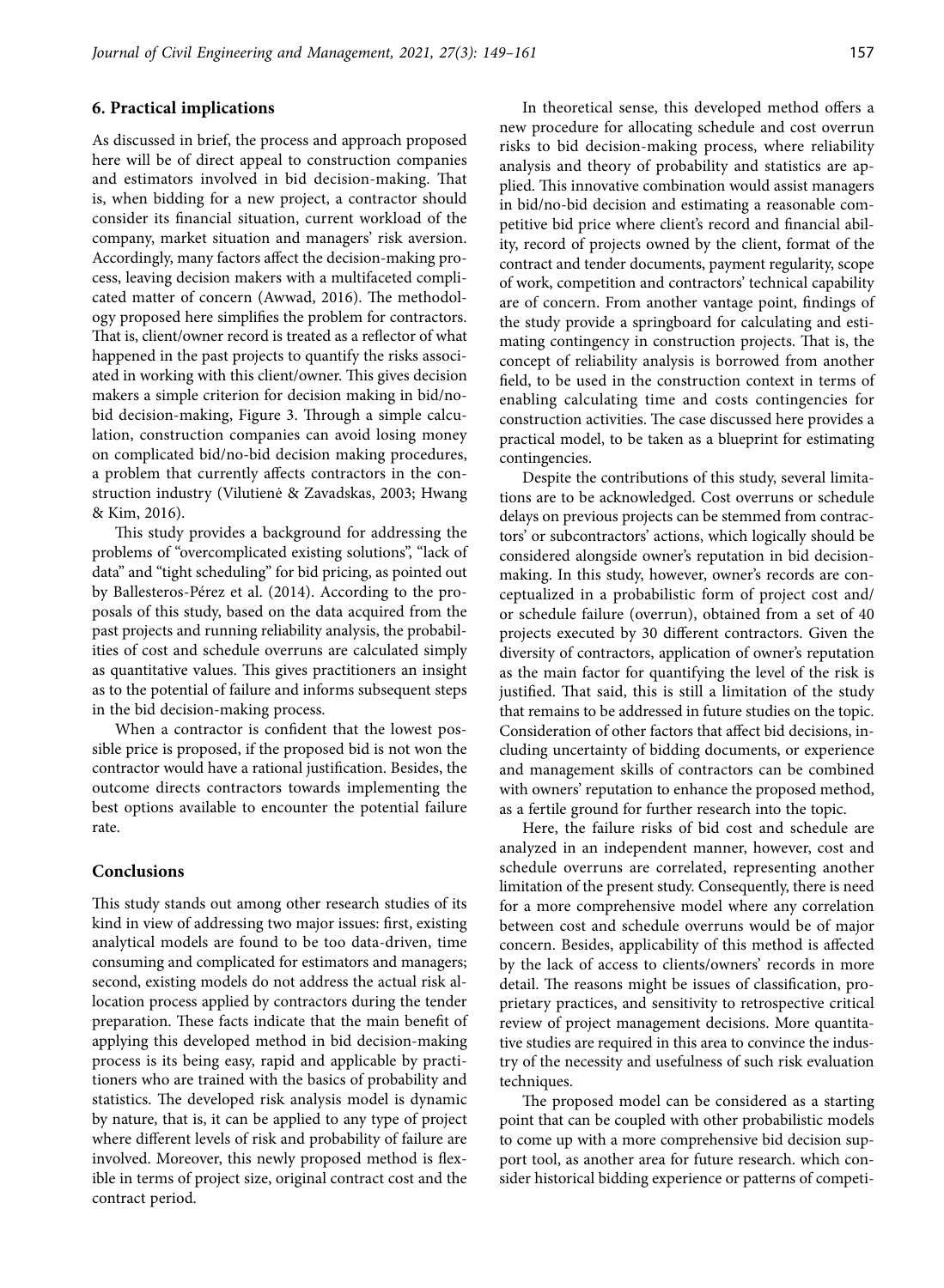tors. Such combination could be a powerful tool that can support more objective bid decision makings. Moreover, findings of the present study provide another research opportunity for future researchers, that is, validating the proposed model through presenting it to practitioners and experts in the construction remains to be an objective for future enquiries.

#### **Author contributions**

Mehran ZEYNALIAN was responsible for collecting, preparing, and cleaning the datasets. Farzad GHODOOSI and Ashutosh BAGCHI added the theoretical principles and analyzed the data, along with adding the findings to the manuscript and revising the work. M. Reza HOSSEINI and Tatjana VILUTIENĖ were responsible for writing up the review of the literature and discussion on the findings, along with contributing to revising the manuscript.

# **Disclosure statement**

Authors have no competing financial, professional, or personal interests from other parties related to this research study.

#### **References**

- Alsharqawi, Y. (2016). *Cost planning strategy in bidding stage using 5D BIM.* Eastern Mediterranean University (EMU)-Doğu Akdeniz Üniversitesi (DAÜ).
- Asgari, S., Awwad, R., Kandil, A., & Odeh, I. (2016). Impact of considering need for work and risk on performance of construction contractors: An agent-based approach. *Automation in Construction*, *65*, 9–20.

https://doi.org/10.1016/j.autcon.2016.01.004

- Aven, T., & Zio, E. (2011). Some considerations on the treatment of uncertainties in risk assessment for practical decision making. *Reliability Engineering* & *System Safety*, *96*(1), 64–74. https://doi.org/10.1016/j.ress.2010.06.001
- Awwad, R. (2016). Evolutionary simulation of contractors' learning and behavior under two bid-tendering approaches. *Journal of Management in Engineering*, *32*(2), 04015041. https://doi.org/10.1061/(ASCE)ME.1943-5479.0000400
- Awwad, R., & Ammoury, M. (2019). Owner's perspective on evolution of bid prices under various price-driven bid selection methods. *Journal of Computing in Civil Engineering*, *33*(2), 04018061.

https://doi.org/10.1061/(ASCE)CP.1943-5487.0000803

Aznar, B., Pellicer, E., Davis, S., & Ballesteros-Pérez, P. (2017). Factors affecting contractor's bidding success for international infrastructure projects in Australia. *Journal of Civil Engineering and Management*, *23*(7), 880–889. https://doi.org/10.3846/13923730.2017.1341955

Ballesteros-Pérez, P., González-Cruz, M. C., & Cañavate-Grimal, A.

(2013). On competitive bidding: Scoring and position probability graphs. *International Journal of Project Management*, *31*(3), 434–448.

https://doi.org/10.1016/j.ijproman.2012.09.012

Ballesteros-Pérez, P., González-Cruz, M. C., Fernández-Diego, M., & Pellicer, E. (2014). Estimating future bidding performance of competitor bidders in capped tenders. *Journal of Civil Engineering and Management*, *20*(5), 702–713. https://doi.org/10.3846/13923730.2014.914096

- Ballesteros-Pérez, P., & Skitmore, M. (2016). Estimating the number of new and repeated bidders in construction auctions. *Construction Management and Economics*, *34*(12), 919– 934. https://doi.org/10.1080/01446193.2016.1231408
- Biruk, S., Jaśkowski, P., & Czarnigowska, A. (2017). Modelling contractor's bidding decision. *Ekonomia i Zarzadzanie*, *9*(1), 64–73. https://doi.org/10.1515/emj-2017-0007
- Carr, R. I. (1982). General bidding model. *Journal of the Construction Division*, *108*(4), 639–650.
- Chao, L. C. (2007). Fuzzy logic model for determining minimum bid markup. *Computer‐Aided Civil and Infrastructure Engineering*, *22*(6), 449–460. https://doi.org/10.1111/j.1467-8667.2007.00500.x
- Cheng, M.-Y., Hsiang, C.-C., Tsai, H.-C., & Do, H.-L. (2011). Bidding decision making for construction company using a multi-criteria prospect model. *Journal of Civil Engineering and Management*, *17*(3), 424–436. https://doi.org/10.3846/13923730.2011.598337
- Chileshe, N., Kavishe, N., & Edwards, D. J. (2020). Critical factors influencing the bid or no-bid decision of the indigenous small building contractors in Tanzania. *Construction Innovation*. https://doi.org/10.1108/CI-09-2019-0098
- Chou, J.-S., Pham, A.-D., & Wang, H. (2013). Bidding strategy to support decision-making by integrating fuzzy AHP and regression-based simulation. *Automation in Construction*, *35*, 517–527. https://doi.org/10.1016/j.autcon.2013.06.007
- Chua, D., & Li, D. (2000). Key factors in bid reasoning model. *Journal of Construction Engineering and Management*, *126*(5), 349–357.

https://doi.org/10.1061/(ASCE)0733-9364(2000)126:5(349)

- Chua, D., Li, D., & Chan, W. (2001). Case-based reasoning approach in bid decision making. *Journal of Construction Engineering and Management*, *127*(1), 35–45. https://doi.org/10.1061/(ASCE)0733-9364(2001)127:1(35)
- Duzkale, A. K., & Lucko, G. (2016a). Exposing uncertainty in bid preparation of steel construction cost estimating: I. Conceptual framework and qualitative CIVIL classification. *Journal of Construction Engineering and Management*, *142*(10), 04016049.

https://doi.org/10.1061/(ASCE)CO.1943-7862.0001117

Duzkale, A. K., & Lucko, G. (2016b). Exposing uncertainty in bid preparation of steel construction cost estimating: II. Comparative analysis and quantitative CIVIL classification. *Journal of Construction Engineering and Management*, *142*(10), 04016050.

https://doi.org/10.1061/(ASCE)CO.1943-7862.0001124

- Egemen, M., & Mohamed, A. N. (2007). A framework for contractors to reach strategically correct bid/no bid and mark-up size decisions. *Building and Environment*, *42*(3), 1373–1385. https://doi.org/10.1016/j.buildenv.2005.11.016
- El-Mashaleh, M. S. (2010). Decision to bid or not to bid: a data envelopment analysis approach. *Canadian Journal of Civil Engineering*, *37*(1), 37–44. https://doi.org/10.1139/L09-119
- Elghaish, F., Abrishami, S., Hosseini, M. R., & Abu-Samra, S. (2020). Revolutionising cost structure for integrated project delivery: a BIM-based solution. *Engineering*, *Construction and Architectural Management*. https://doi.org/10.1108/ECAM-04-2019-0222
- Galway, L. (2004). *Quantitative risk analysis for project management*. RAND Corporation. http://www.rand.org/pubs/working\_papers
- Ghoddousi, P., & Hosseini, M. R. (2012). A survey of the factors affecting the productivity of construction projects in Iran. *Technological and Economic Development of Economy*, *18*(1), 99–116. https://doi.org/10.3846/20294913.2012.661203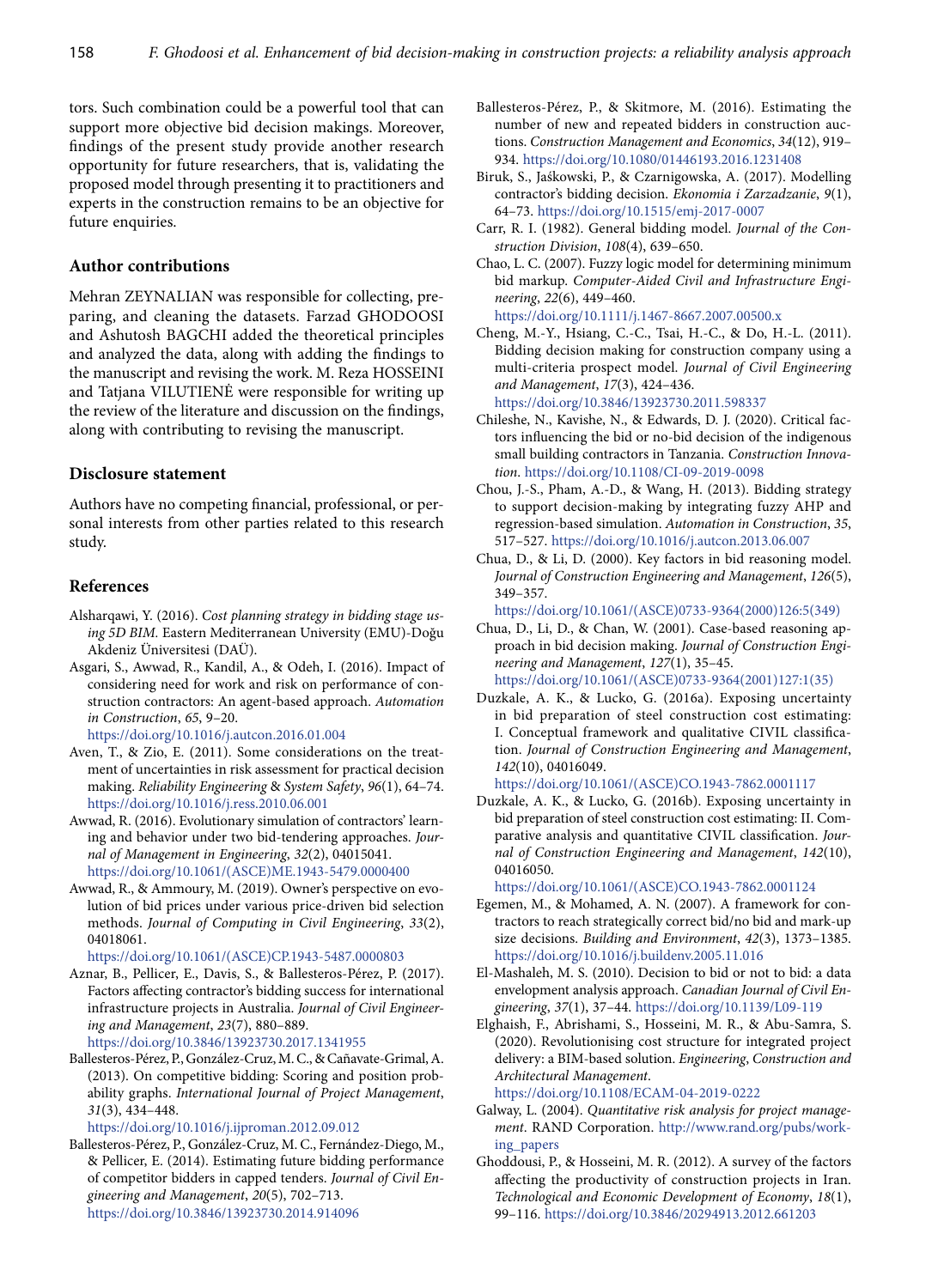- Ghodoosi, F., Bagchi, A., & Zayed, T. (2015). System-level deterioration model for reinforced concrete bridge decks. *Journal of Bridge Engineering*, *20*(5), 04014081. https://doi.org/10.1061/(ASCE)BE.1943-5592.0000670
- Ghodoosi, F., Bagchi, A., & Zayed, T. (2016). Reliability-based condition assessment of an externally restrained bridge deck system considering uncertainties in key design parameters. *Journal of Performance of Constructed Facilities*, *30*(1), 04014189.

https://doi.org/10.1061/(ASCE)CF.1943-5509.0000699

- Hosseini, M. R., Banihashemi, S., Chileshe, N., Namzadi, M. O., Udeaja, C., Rameezdeen, R., & McCuen, T. (2016). BIM adoption within Australian Small and Medium-sized Enterprises (SMEs): an innovation diffusion model. *Construction Economics and Building*, *16*(3), 71–86. https://doi.org/10.5130/AJCEB.v16i3.5159
- Hu, X., Xia, B., Skitmore, M., & Chen, Q. (2016). The application of case-based reasoning in construction management research: An overview. *Automation in Construction*, *72*, 65–74. https://doi.org/10.1016/j.autcon.2016.08.023
- Hwang, J.-S., & Kim, Y.-S. (2016). A bid decision-making model in the initial bidding phase for overseas construction projects. *KSCE Journal of Civil Engineering*, *20*(4), 1189–1200. https://doi.org/10.1007/s12205-015-0760-y
- Johansson, J., Hassel, H., & Zio, E. (2013). Reliability and vulnerability analyses of critical infrastructures: Comparing two approaches in the context of power systems. *Reliability Engineering* & *System Safety*, *120*, 27–38. https://doi.org/10.1016/j.ress.2013.02.027
- Kitchenham, B., Pickard, L. M., Linkman, S., & Jones, P. W. (2003). Modeling software bidding risks. *IEEE Transactions on Software Engineering*, *29*(6), 542–554. https://doi.org/10.1109/TSE.2003.1205181
- Laryea, S., & Hughes, W. (2008). How contractors price risk in bids: theory and practice. *Construction Management and Economics*, *26*(9), 911–924.

https://doi.org/10.1080/01446190802317718

- Laryea, S., & Hughes, W. (2011). Risk and price in the bidding process of contractors. *Journal of Construction Engineering and Management*, *137*(4), 248–258. https://doi.org/10.1061/(ASCE)CO.1943-7862.0000293
- Leśniak, A. (2015). Reliability assessment of research into contractors' bidding decisions. *Procedia Engineering*, *122*, 251– 257. https://doi.org/10.1016/j.proeng.2015.10.033
- Leśniak, A., & Plebankiewicz, E. (2015). Modeling the decisionmaking process concerning participation in construction bidding. *Journal of Management in Engineering*, *31*(2), 04014032. https://doi.org/10.1061/(ASCE)ME.1943-5479.0000237
- Li, G., Zhang, G., Chen, C., & Martek, I. (2020). Empirical bid or no bid decision process in international construction projects: Structural equation modeling framework. *Journal of Construction Engineering and Management*, *146*(6), 04020050. https://doi.org/10.1061/(ASCE)CO.1943-7862.0001830
- Ling, F. Y. Y., & Liu, M. (2005). Factors considered by successful and profitable contractors in mark-up size decision in Singapore. *Building and Environment*, *40*(11), 1557–1565. https://doi.org/10.1016/j.buildenv.2004.12.001
- Love, P. E., Sing, C., Wang, X., Edwards, D. J., & Odeyinka, H. (2013). Probability distribution fitting of schedule overruns in construction projects. *Journal of the Operational Research Society*, *64*(8), 1231–1247. <https://doi.org/10.1057/jors.2013.29>
- Nowak, A. S., & Collins, K. R. (2000). *Reliability of structures*. McGraw-Hill.
- Owusu, E. K., Chan, A. P., Hosseini, M. R., & Nikmehr, B. (2020). Assessing procurement irregularities in the supply-chain of Ghanaian construction projects: a soft-computing approach. *Journal of Civil Engineering and Management*, *26*(1), 66–82. https://doi.org/10.3846/jcem.2020.11659
- Russell, J. S., & Jaselskis, E. J. (1992). Predicting construction contractor failure prior to contract award. *Journal of Construction Engineering and Management*, *118*(4), 791–811. https://doi.org/10.1061/(ASCE)0733-9364(1992)118:4(791)
- Shokri-Ghasabeh, M., & Chileshe, N. (2016). Critical factors influencing the bid/no bid decision in the Australian construction industry. *Construction Innovation*, *16*(2), 127–157. https://doi.org/10.1108/CI-04-2015-0021
- Singh, V. P., Jain, S. K., & Tyagi, A. K. (2007). *Risk and reliability analysis: a handbook for civil and environmental engineers*. American Society of Civil Engineers (ASCE). https://doi.org/10.1061/9780784408919
- Smith, G. R., & Bohn, C. M. (1999). Small to medium contractor contingency and assumption of risk. *Journal of Construction Engineering and Management*, *125*(2), 101–108. https://doi.org/10.1061/(ASCE)0733-9364(1999)125:2(101)
- Sonmez, R., & Sözgen, B. (2017). A support vector machine method for bid/no bid decision making. *Journal of Civil Engineering and Management*, *23*(5), 641–649. https://doi.org/10.3846/13923730.2017.1281836
- Su, L., Wang, T., Li, H., Chao, Y., & Wang, L. (2020). Multi-criteria decision making for identification of unbalanced bidding. *Journal of Civil Engineering and Management*, *26*(1), 43–52. https://doi.org/10.3846/jcem.2019.11568
- Tung, Y.-K., Yen, B.-C., & Melching, C. (2006). *Hydrosystems engineering reliability assessment and risk analysis*. McGraw Hill.
- Urquhart, S., & Whyte, A. (2018). Contractor tendering research: going beyond bid/no-bid and markup models. *Proceedings of the Institution of Civil Engineers-Management*, *Procurement and Law*, *170*(6), 255–262.

https://doi.org/10.1680/jmapl.17.00039

Vilutienė, T., & Zavadskas, E. K. (2003). The application of multicriteria analysis to decision support for the facility management of a residential district. *Journal of Civil Engineering and Management*, *9*(4), 241–252.

https://doi.org/10.1080/13923730.2003.10531335

- Wanous, M., Boussabaine, H. A., & Lewis, J. (2003). A neural network bid/no bid model: the case for contractors in Syria. *Construction Management and Economics*, *21*(7), 737–744. https://doi.org/10.1080/0144619032000093323
- Yazdani, M., Wen, Z., Liao, H., Banaitis, A., & Turskis, Z. (2019). A grey combined compromise solution (COCOSO-G) method for supplier selection in construction management. *Journal of Civil Engineering and Management*, *25*(8), 858–874. https://doi.org/10.3846/jcem.2019.11309
- Ye, K., Shen, L., Xia, B., & Li, B. (2014). Key attributes underpinning different markup decision between public and private projects: A China study. *International Journal of Project Management*, *32*(3), 461–472.

https://doi.org/10.1016/j.ijproman.2013.06.001

- Zeynalian, M., Trigunarsyah, B., & Ronagh, H. R. (2012). Modification of advanced programmatic risk analysis and management model for the whole project life cycle's risks. *Journal of Construction Engineering and Management*, *139*(1), 51–59. https://doi.org/10.1061/(ASCE)CO.1943-7862.0000571
- Zio, E. (2009). Reliability engineering: Old problems and new challenges. *Reliability Engineering* & *System Safety*, *94*(2), 125–141. https://doi.org/10.1016/j.ress.2008.06.002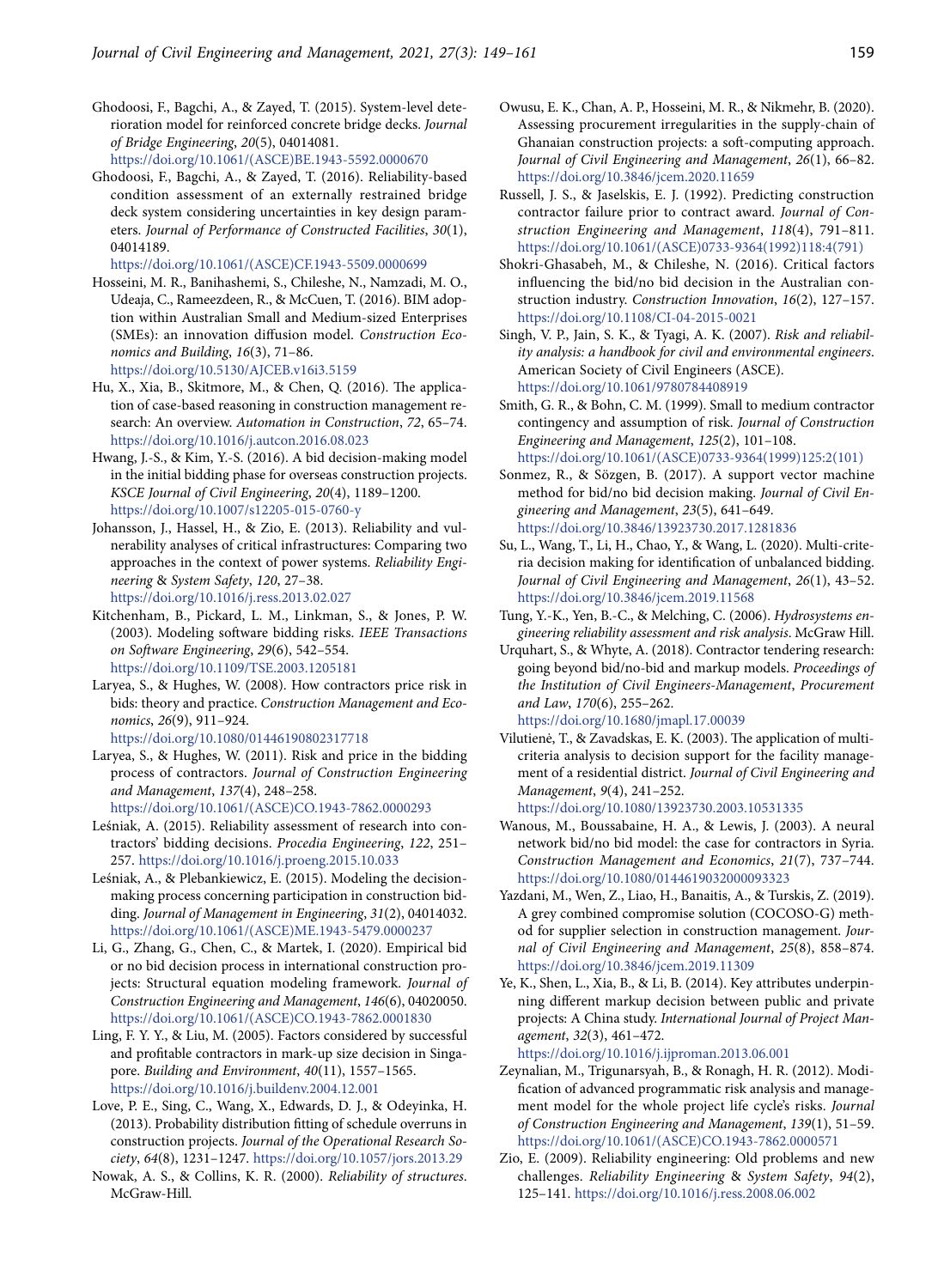# **APPENDIX**

| Distribution<br>of $x$               | PDF, $f_x(x^*)$                                                                                                                                                                                                                                                                                 | Equivalent normal mean, $\mu_r^e$                                                                                   | Equivalent normal standard<br>deviation, $\sigma_r^e$                                                                                                                                             |
|--------------------------------------|-------------------------------------------------------------------------------------------------------------------------------------------------------------------------------------------------------------------------------------------------------------------------------------------------|---------------------------------------------------------------------------------------------------------------------|---------------------------------------------------------------------------------------------------------------------------------------------------------------------------------------------------|
| Iwo-parameter<br>Lognormal           | $\frac{1}{\sqrt{2\pi}x^*\sigma_{\ln x}}\exp\left\{-\frac{1}{2}\left[\frac{\ln(x^*)-\mu_{\ln x}}{\sigma_{\ln x}}\right]^2\right\}$                                                                                                                                                               | $x^*$   1 - $\ln(x^*)$ + $\mu_{\ln x}$  ,<br>where<br>$\mu_{\ln x} = \ln(\mu_x)$                                    | $x^* \sigma_{\ln x}$<br>where<br>$\sigma_{\ln x} = \sqrt{\ln \left(1 + \frac{\sigma_x^2}{\mu_y^2}\right)}$                                                                                        |
| Three-parameter<br><b>Lettaocond</b> | $\frac{1}{\sqrt{2\pi}(x^* - \gamma)\sigma_{\ln(x-\gamma)}} \exp\left\{-\frac{1}{2}\left[\frac{\ln(x^* - \gamma) - \mu_{\ln(x-\gamma)}}{\sigma_{\ln(x-\gamma)}}\right]^2\right\}$ $\left \begin{array}{cc} \lambda & \lambda \\ \mu_{\ln(x-\gamma)} = \ln(\mu_{(x-\gamma)}) \end{array}\right\ $ | $x^* - (x^* - \gamma) \left[ ln(x^* - \gamma) - \mu_{ln(x-\gamma)} \right],$<br>$\mu_{(x-\gamma)} = \mu_x - \gamma$ | $(x^* - \gamma)\sigma_{\ln(x-\gamma)},$<br>where<br>$\sigma_{\ln(x-\gamma)} = \sqrt{\ln \left  1 + \frac{\sigma_{(x-\gamma)}^2}{\mu_{(x-\gamma)}^2} \right }$<br>$\sigma_{(x-\gamma)} = \sigma_x$ |
| Exponential                          | $\lambda e^{-\lambda(x^*)}$ $x>0$                                                                                                                                                                                                                                                               | $x^* - z_{x^*}^e \times \sigma_{x^*}^e$<br>where                                                                    | $\left  \frac{1}{\lambda \sqrt{2\pi}} \exp \left\{ -\frac{z_{x}^{e}}{2} + \lambda x^* \right\} \right $                                                                                           |

### **Appendix 1. Normal transformation of non-normal distributions**

# **Appendix 2. Three-parameter lognormal distribution**

Three-parameter lognormal distribution is a skewed distribution for modeling continuous random variable  $Y = \ln(x - y)$ . If *Y* is distributed normally then  $(x - y)$  and consequently *x* is a lognormal variable. The lognormal random variable is defined for positive values of  $x - y > 0$ ; in other words,  $x \in [\gamma, \infty)$ . The probability density function,  $\left[ f_x(x) \right]$ , is the first derivative of the cumulative distribution function,  $[F_x(x)]$ . The PDF and CDF could be estimated using the corresponding standard normal variables  $\emptyset(Z)$  and  $\Phi(Z)$  for the standard normal variable *Z*, where,  $\emptyset$  is the standard normal distribution function and  $\Phi$  is the corresponding cumulative standard normal distribution function.

$$
F_x(x^*) = P(x \le x^*) = P(x - \gamma \le x^* - \gamma) = P\Big[\ln(x - \gamma) \le \ln(x^* - \gamma)\Big] = P(Y \le Y^*) = F_Y(Y^*);
$$
  
\n
$$
F_x(x^*) = F_Y(Y^*) = \Phi\Big(\frac{Y^* - \mu_Y}{\sigma_Y}\Big) = \Phi\Big(\frac{\ln(x^* - \gamma) - \mu_{\ln(x - \gamma)}}{\sigma_{\ln(x - \gamma)}}\Big);
$$
  
\n
$$
f_x(x^*) = \frac{d}{dx}F_x(x^*) = \frac{d}{dx}\Phi\Big(\frac{\ln(x^* - \gamma) - \mu_{\ln(x - \gamma)}}{\sigma_{\ln(x - \gamma)}}\Big) = \frac{1}{(x^* - \gamma)\sigma_{\ln(x - \gamma)}}\mathcal{O}\Big(\frac{\ln(x^* - \gamma) - \mu_{\ln(x - \gamma)}}{\sigma_{\ln(x - \gamma)}}\Big);
$$
  
\n
$$
f_x(x) = \frac{1}{\sqrt{2\pi}(\mu_x \mu_x) - \mu_x \mu_x \mu_y} = \exp\Big\{-\frac{1}{2}\Big[\frac{\ln(x - \gamma) - \mu_{\ln(x - \gamma)}}{\sigma_{\ln(x - \gamma)}}\Big]^2\Big\}.
$$

or

$$
f_x(x) = \frac{1}{\sqrt{2\pi} (x - \gamma) \sigma_{\ln(x - \gamma)}} \exp \left\{-\frac{1}{2} \left[ \frac{\ln(x - \gamma) - \mu_{\ln(x - \gamma)}}{\sigma_{\ln(x - \gamma)}} \right]^2 \right\}.
$$

The symbol  $\mu$  is the mean and  $\sigma$  is the corresponding standard deviation, where  $\gamma$  is the location or shift of the corresponding lognormal variable. The distribution becomes the two-parameter lognormal distribution when  $\gamma = 0$ . Therefore,

$$
\varnothing \Bigg(\frac{\ln\bigl(x^*-\gamma\bigr)-\mu_{\ln\bigl(x-\gamma\bigr)}}{\sigma_{\ln\bigl(x-\gamma\bigr)}}\Bigg)=f_x\Bigl(x^*\Bigr)\Bigl(x^*-\gamma\Bigr)\sigma_{\ln\bigl(x-\gamma\bigr)},
$$